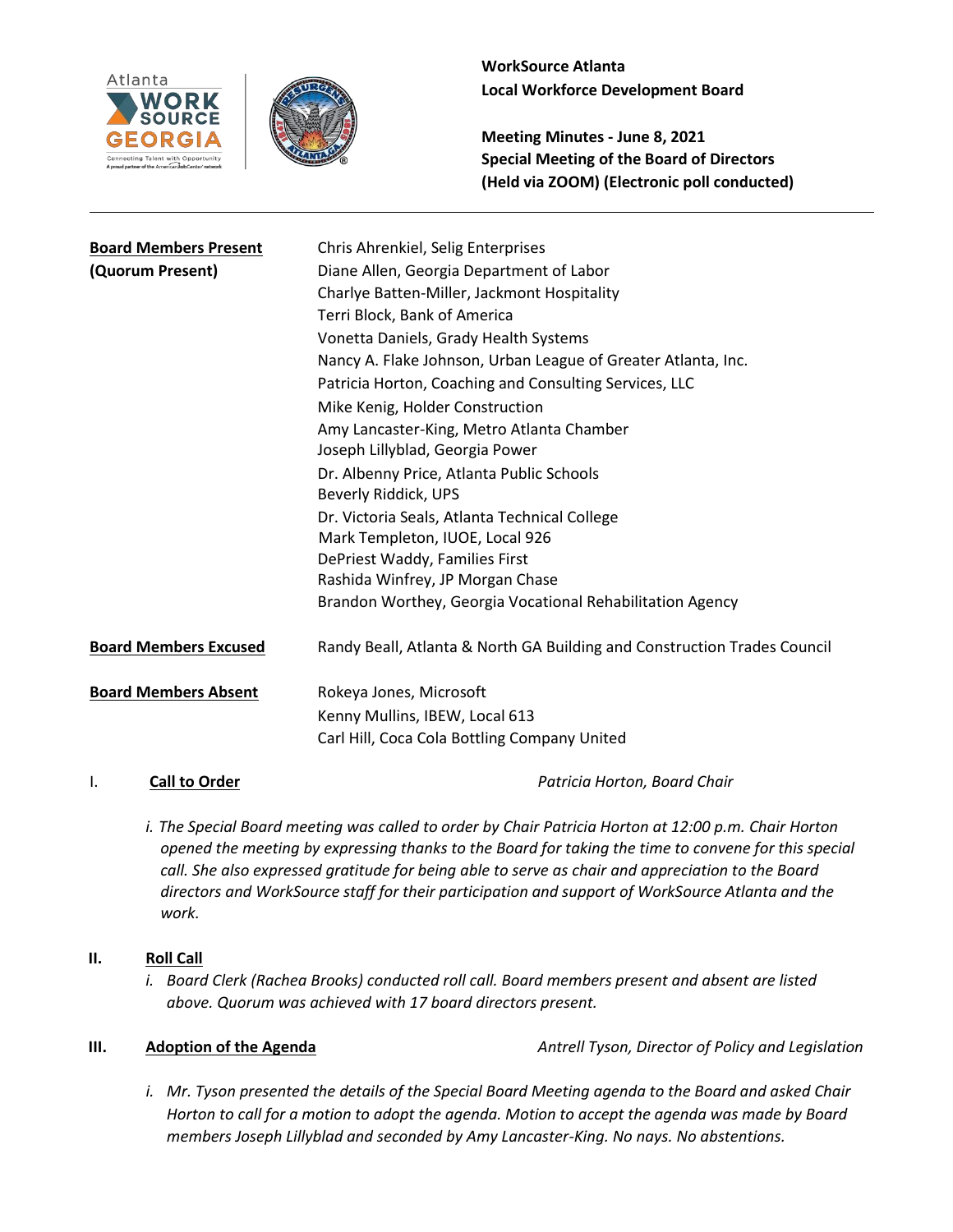



**Meeting Minutes - June 8, 2021 Special Meeting of the Board of Directors (Held via ZOOM) (Electronic poll conducted)**

### **IV. Consent Agenda Local Plan Modifications** *Antrell Tyson, Director of Policy and Legislation*

*i. Mr. Tyson reviewed the Consent Agenda that referenced the Local Plan modifications. A draft was sent to TCSG and TCSG responded with some revisions that needed to be made for the LWDB to be compliant. Those revisions were sent to TCSG in February 2021, but a formal vote was not made. The final revisions were included in the Board packet sent to the Board during the May Board meeting for the Directors to review and be ready to vote on at the June Special Meeting. Revisions included adding Mr. Tyson's name and the name of the state officer; narrative of how the local plan was developed; language to clearly define our service delivery and training model. Need a vote from the Board to accept the final version of the Local Plan as it was included in the previous Board packet. Chair Horton reminded the Board that the requirement for today was to make a motion to accept the revisions to the local plan as they were sent out. Chris Ahrenkiel made a motion to accept the Local Plan modifications and the motion was seconded by Terri Block. The motion carried with no nays or abstentions. The Local Plan modifications were approved by the Board.*

## **V. Discussion on the Bylaw Amendments** *Antrell Tyson, Director of Policy and Legislation*

*i. Mr. Tyson brought before the Board two amendments of the bylaws that were tabled at the previous Board meeting for further discussion. The Board was to decide whether these amendments would be voted on or addressed at another meeting in the new program year. The amendments reference adding a comprehensive description of the Board officer's duties and secondly, whether the Board should keep the Secretary and Treasurer positions. Mr. Tyson asked Chair Horton if the Board would move for discussion of the amendments or table the discussion in the interest of time and bring before the Board in the next program year. Chair Horton asked the Board if anyone had questions or comments. Board member Dr. Victoria Seals asked if the position descriptions were in alignment with other local workforce boards or are they open to decisions by each local board. Mr. Tyson stated that the state and all the local boards operate with a Chair and Vice-Chair but if the WSA Board wanted to continue to have the position of Secretary and Treasurer, the Board could decide so. When WSA is monitored, the agency is monitored according to the standing Bylaws and unless these positions are filled, WSA would become noncompliant. Mr. Tyson further stated that the Board is not required to have these positions but if we do, we must fill them with a Board member. Chair Horton brought up another discussion that addressed having a Finance Committee and the chair of that committee would also be a part of the Executive Committee. Board member Nancy Flakes-Johnson asked if we could reflect the Finance Committee and the Board Clerk role in the bylaws and for clarification purposes, on whether there is standard language for the Board chair and vice chair roles and is the Board being asked to approve this language today or that the language will be added. Mr. Tyson responded noting that the language in the WSA bylaws is generic and that we amended the language with verbiage pulled from the ARC bylaws which is more tailored to the role of a WorkSource chair. Board member Amy Lancaster-King asked if we removed these positions from the bylaws, are we precluded from adding them back later because we want to have those positions board filled. Mr. Tyson responded that we could remove the positions and add*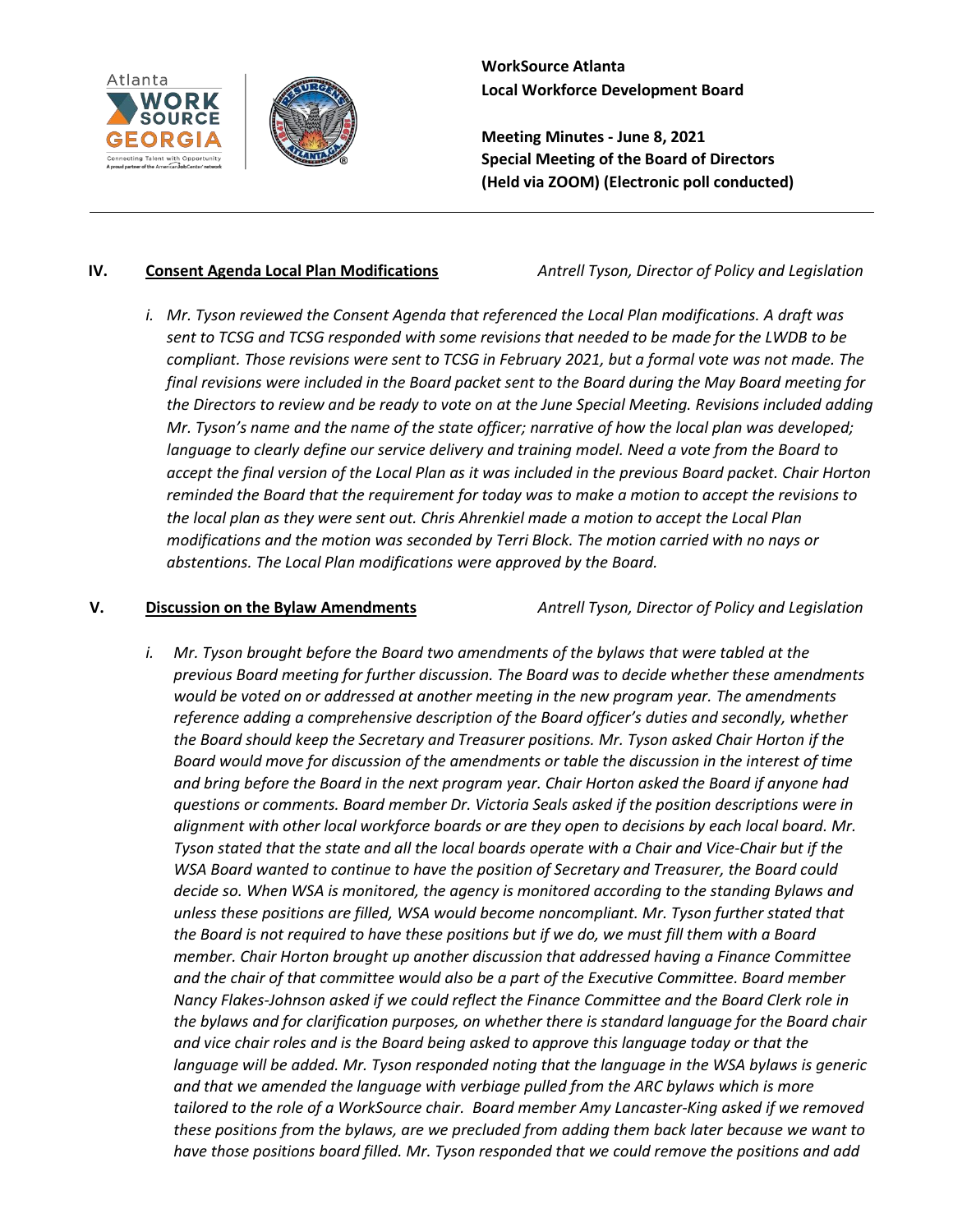



**Meeting Minutes - June 8, 2021 Special Meeting of the Board of Directors (Held via ZOOM) (Electronic poll conducted)**

*them back later with another amendment to the bylaws. Ms. Lancaster-King further commented that it is important that we don't have those positions in the bylaws at present if we are not going to fill them. Chair Horton also commented that this has been a standing concern that these roles have not been filled. Mr. Tyson also commented on the Board's concerns about removing the role of Finance chair. It is a traditional role for boards but that the WSA Board is not a traditional board. The City of Atlanta is the fiscal agent and maintains the funds for the agency. WSA reports to the Board what is needed and gets approval. The Finance chair does not access an account to pay off debt on behalf of WSA. Board member Nancy Flakes-Johnson asked if the Finance Committee is shown in the bylaws and if the chair is part of the Executive Committee. Mr. Tyson clarified that the committee is not articulated in the bylaws to have a finance committee however the Board chair does have the authority and ability to appoint standing committees. He further stated that it can be a recommendation to amend the bylaws, or it can be part of the next chair's duty to appoint a finance standing committee. Board member Dr. Seals reminded the Board of what was agreed to concerning the committee structure; not having this committee shown in the bylaws so that it doesn't create one more thing to potentially be out of compliance with. Dr. Seals expressed that operationally, it would best to keep this as an action item for the next chair. WSA Interim Director Sonia Wilson-Westmoreland interjected that the Finance committee exists but does not have a chair and no Board members have volunteered. If this committee is listed as a standing committee, at present, WSA would be out of compliance. Meetings previously set were not attended. No one confirmed attendance. Board member Nancy Flakes-Johnson commented that the Board wants to support the agenda to extend the funds where needed but doesn't feel that the Board gets regular financial reports. The Board doesn't want funds to be taken back and stated that she volunteered along with Board member Rashida Winfrey to sit on the Finance Committee encouraging other board members to join. Interim Director Wilson-Westmoreland said that WSA will get with the Board chair Horton and the new chair to create a succession plan. Board chair asked the Board to put forth a motion to approve the by-laws that includes the description of the responsibilities of the Board chair and Vice chair and removing the Secretary and the Treasurer roles. Board member Vonetta Daniels made motion to approve and Board member Dr. Victoria Seals seconded the motion. No nays. No abstentions. Language was approved.*

VI. **Chair nominations and election** *Antrell Tyson, Director of Policy and Legislation*

*i. Mr. Tyson came before the Board to present the candidates for Chair and Vice Chair. He thanked Chair Horton for serving at the WSA Board chair and gave some instructions to the Board on the elections process; who can sit at the chair; the nominations that were already put forth through the nomination process as well as, the procedures for accepting nominations from the floor and the use of technology for conducting the elections.*

*There were no nominations for the Board chair during the nominations process prior to the Special Board meeting. The floor was opened for nominations from the floor. Mr. Tyson previewed a screen to the Board showing those who were eligible Board members (representing a Business). Chair Horton nominated Board member Rashida Winfrey and Board member Beverly Riddick to remain as*